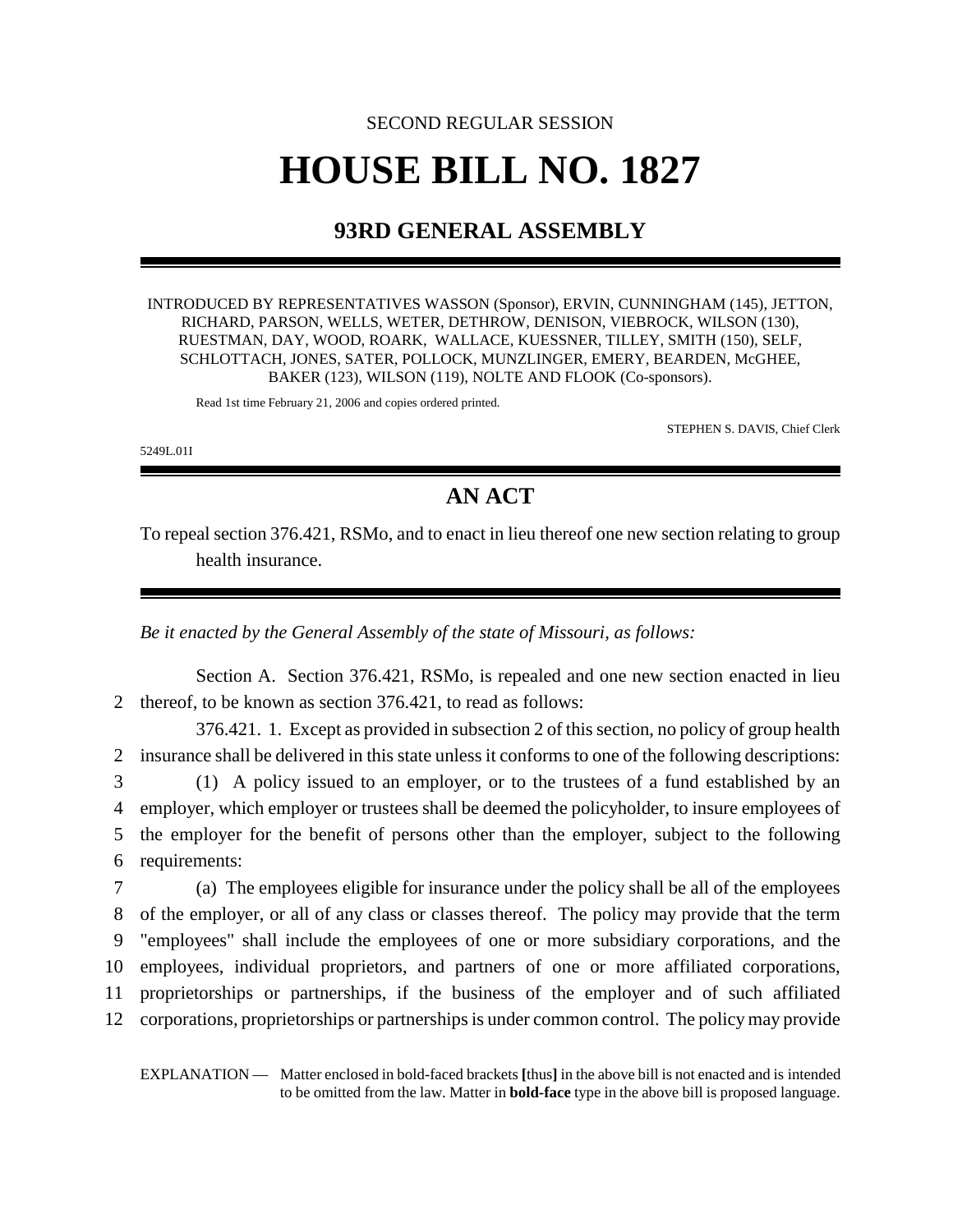that the term "employees" shall include the individual proprietor or partners if the employer is

 an individual proprietorship or partnership. The policy may provide that the term "employees" shall include retired employees, former employees and directors of a corporate employer. A policy issued to insure the employees of a public body may provide that the term "employees" shall include elected or appointed officials; (b) The premium for the policy shall be paid either from the employer's funds or from funds contributed by the insured employees, or from both. Except as provided in paragraph (c) of this subdivision, a policy on which no part of the premium is to be derived from funds contributed by the insured employees must insure all eligible employees, except those who reject such coverage in writing; and (c) An insurer may exclude or limit the coverage on any person as to whom evidence of individual insurability is not satisfactory to the insurer in a policy insuring fewer than ten employees and in a policy insuring ten or more employees if: a. Application is not made within thirty-one days after the date of eligibility for insurance; or

 b. The person voluntarily terminated the insurance while continuing to be eligible for insurance under the policy; or

 c. After the expiration of an open enrollment period during which the person could have enrolled for the insurance or could have elected another level of benefits under the policy;

 (2) A policy issued to a creditor or its parent holding company or to a trustee or trustees or agent designated by two or more creditors, which creditor, holding company, affiliate, trustee, trustees or agent shall be deemed the policyholder, to insure debtors of the creditor or creditors with respect to their indebtedness subject to the following requirements:

 (a) The debtors eligible for insurance under the policy shall be all of the debtors of the creditor or creditors, or all of any class or classes thereof. The policy may provide that the term "debtors" shall include:

 a. Borrowers of money or purchasers or lessees of goods, services, or property for which payment is arranged through a credit transaction;

b. The debtors of one or more subsidiary corporations; and

 c. The debtors of one or more affiliated corporations, proprietorships or partnerships if the business of the policyholder and of such affiliated corporations, proprietorships or partnerships is under common control;

 (b) The premium for the policy shall be paid either from the creditor's funds or from charges collected from the insured debtors, or from both. Except as provided in paragraph (c) of this subdivision, a policy on which no part of the premium is to be derived from funds contributed by insured debtors specifically for their insurance must insure all eligible debtors;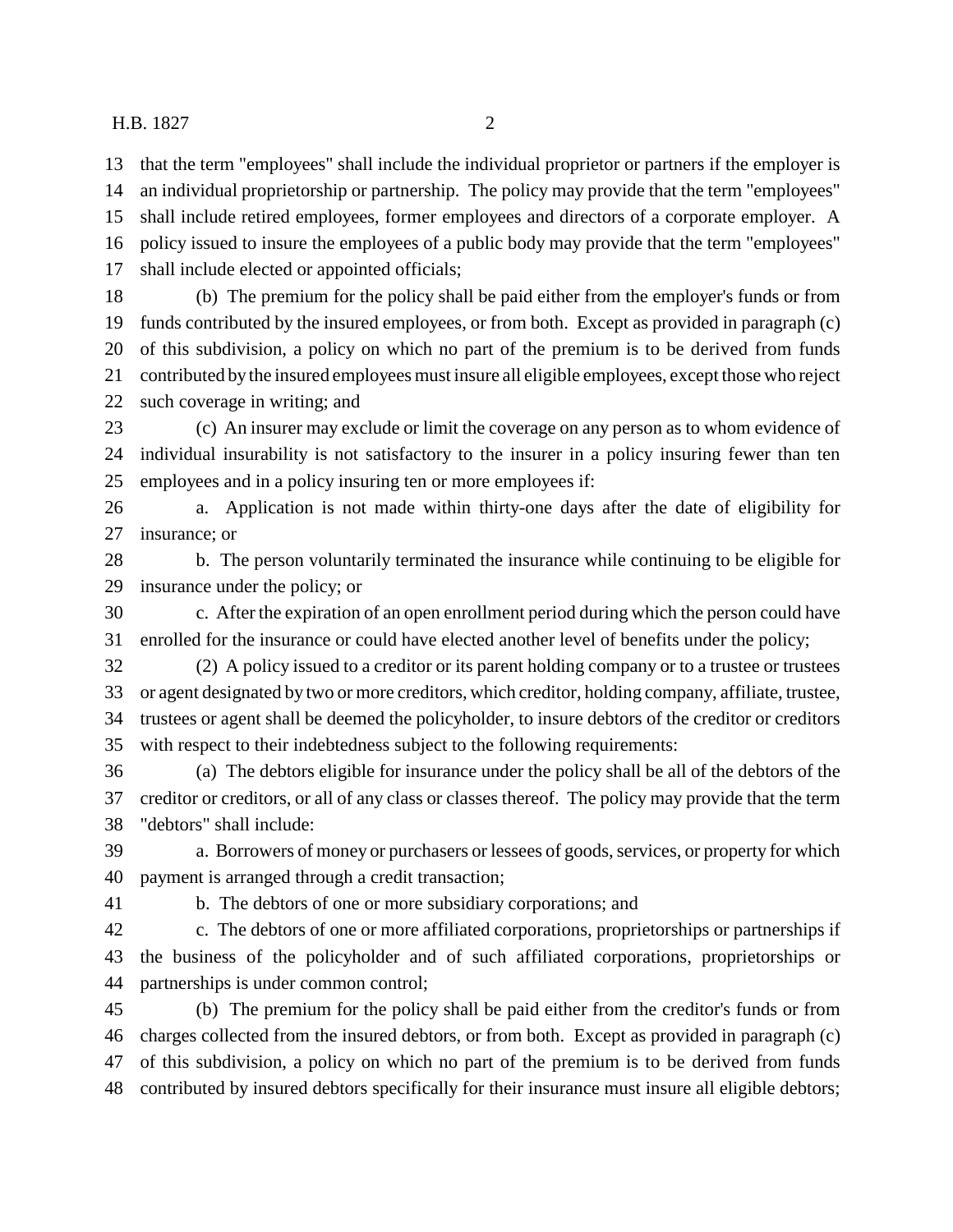(c) An insurer may exclude any debtors as to whom evidence of individual insurability is not satisfactory to the insurer in a policy insuring fewer than ten debtors and in a policy insuring ten or more debtors if:

 a. Application is not made within thirty-one days after the date of eligibility for insurance; or

 b. The person voluntarily terminated the insurance while continuing to be eligible for insurance under the policy; or

 c. After the expiration of an open enrollment period during which the person could have enrolled for the insurance or could have elected another level of benefits under the policy;

 (d) The total amount of insurance payable with respect to an indebtedness shall not exceed the greater of the scheduled or actual amount of unpaid indebtedness to the creditor. The insurer may exclude any payments which are delinquent on the date the debtor becomes disabled as defined in the policy;

 (e) The insurance may be payable to the creditor or to any successor to the right, title, and interest of the creditor. Such payment or payments shall reduce or extinguish the unpaid indebtedness of the debtor to the extent of each such payment and any excess of insurance shall be payable to the insured or the estate of the insured;

 (f) Notwithstanding the preceding provisions of this subdivision, insurance on agricultural credit transaction commitments may be written up to the amount of the loan commitment, and insurance on educational credit transaction commitments may be written up to the amount of the loan commitment less the amount of any repayments made on the loan;

 (3) A policy issued to a labor union or similar employee organization, which shall be deemed to be the policyholder, to insure members of such union or organization for the benefit of persons other than the union or organization or any of its officials, representatives, or agents, subject to the following requirements:

 (a) The members eligible for insurance under the policy shall be all of the members of the union or organization, or all of any class or classes thereof;

 (b) The premium for the policy shall be paid either from funds of the union or organization or from funds contributed by the insured members specifically for their insurance, or from both. Except as provided in paragraph (c) of this subdivision, a policy on which no part of the premium is to be derived from funds contributed by the insured members specifically for their insurance must insure all eligible members, except those who reject such coverage in writing;

 (c) An insurer may exclude or limit the coverage on any person as to whom evidence of individual insurability is not satisfactory to the insurer in a policy insuring fewer than ten members and in a policy insuring ten or more members if: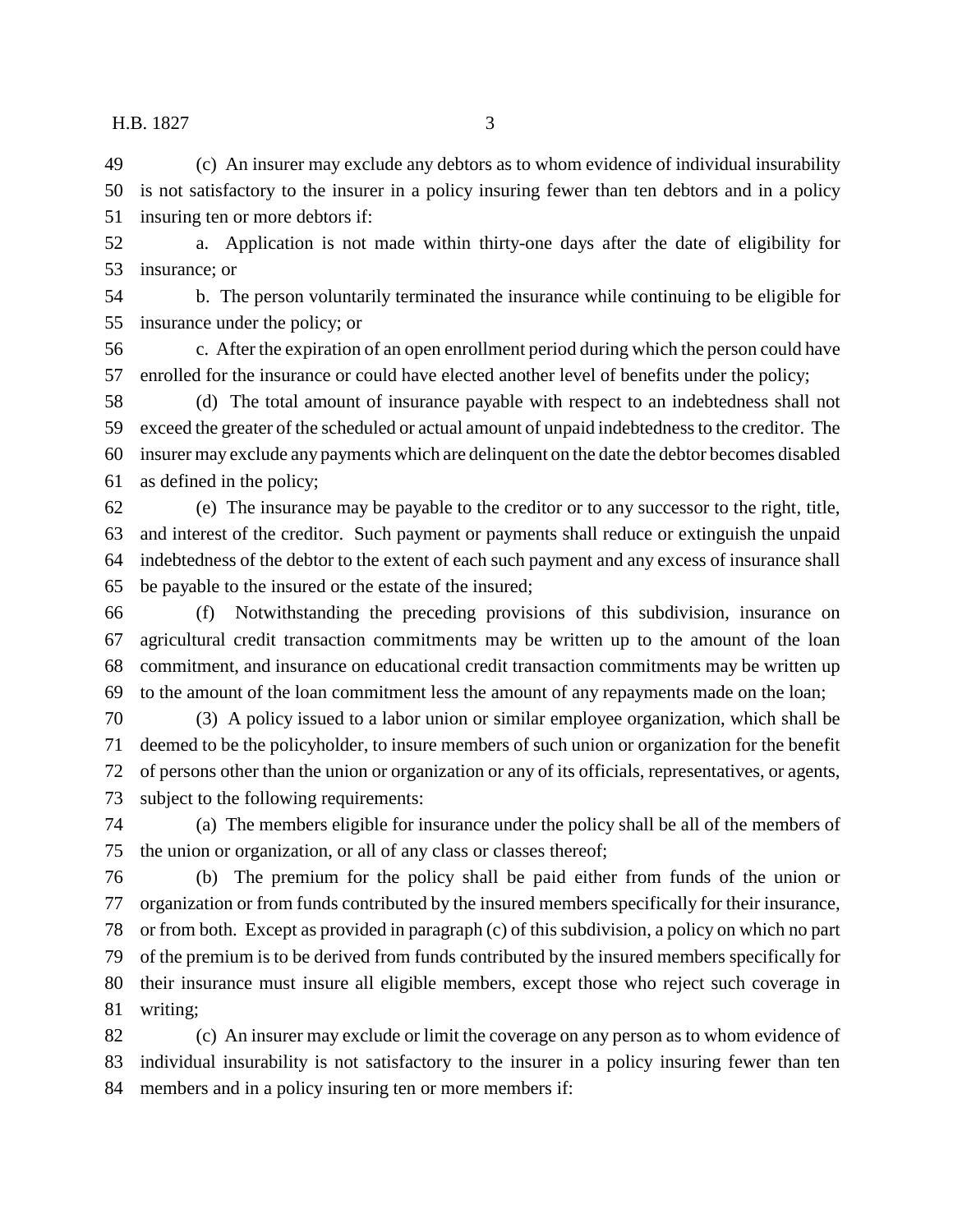a. Application is not made within thirty-one days after the date of eligibility for insurance; or

 b. The person voluntarily terminated the insurance while continuing to be eligible for insurance under the policy; or

 c. After the expiration of an open enrollment period during which the person could have enrolled for the insurance or could have elected another level of benefits under the policy;

 (4) A policy issued to a trust, or to the trustee of a fund, established or adopted by two or more employers, or by one or more labor unions or similar employee organizations, or by one or more employers and one or more labor unions or similar employee organizations, which trust or trustee shall be deemed the policyholder, to insure employees of the employers or members of the unions or organizations for the benefit of persons other than the employers or the unions or organizations, subject to the following requirements:

 (a) The persons eligible for insurance shall be all of the employees of the employers or 98 all of the members of the unions or organizations, or all of any class or classes thereof. The policy may provide that the term "employees" shall include the employees of one or more subsidiary corporations, and the employees, individual proprietors, and partners of one or more affiliated corporations, proprietorships or partnerships if the business of the employer and of such affiliated corporations, proprietorships or partnerships is under common control. The policy may provide that the term "employees" shall include the individual proprietor or partners if the employer is an individual proprietorship or partnership. The policy may provide that the term "employees" shall include retired employees, former employees and directors of a corporate employer. The policy may provide that the term "employees" shall include the trustees or their employees, or both, if their duties are principally connected with such trusteeship;

 (b) The premium for the policy shall be paid from funds contributed by the employer or employers of the insured persons or by the union or unions or similar employee organizations, or by both, or from funds contributed by the insured persons or from both the insured persons and the employer or union or similar employee organization. Except as provided in paragraph (c) of this subdivision, a policy on which no part of the premium is to be derived from funds contributed by the insured persons specifically for their insurance, must insure all eligible persons except those who reject such coverage in writing;

 (c) An insurer may exclude or limit the coverage on any person as to whom evidence of individual insurability is not satisfactory to the insurer;

 (5) A policy issued to an association or to a trust or to the trustees of a fund established, created and maintained for the benefit of members of one or more associations. The association or associations shall have at the outset a minimum of **[**one hundred persons**] fifty members**; shall have been organized and maintained in good faith for purposes other than that of obtaining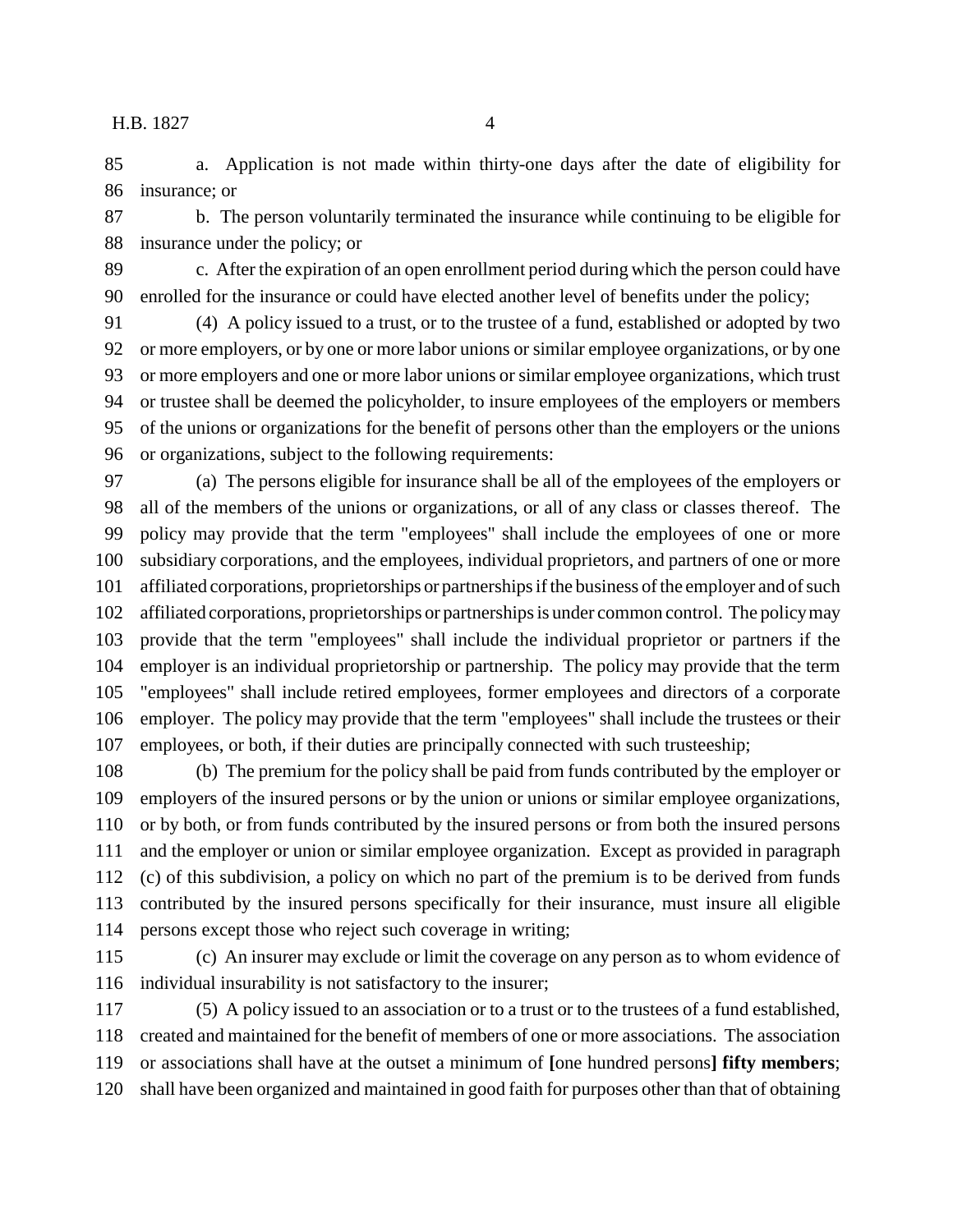insurance; shall have been in active existence for at least two years; shall have a constitution and

 bylaws which provide that the association or associations shall hold regular meetings not less than annually to further the purposes of the members; shall, except for credit unions, collect dues or solicit contributions from members; and shall provide the members with voting privileges and representation on the governing board and committees. The policy shall be subject to the following requirements:

 (a) The policy may insure members of such association or associations, employees thereof, or employees of members, or one or more of the preceding, or all of any class or classes thereof for the benefit of persons other than the employee's employer;

 (b) The premium for the policy shall be paid from funds contributed by the association or associations or by employer members, or by both, or from funds contributed by the covered persons or from both the covered persons and the association, associations, or employer members;

 (c) Except as provided in paragraph (d) of this subdivision, a policy on which no part of the premium is to be derived from funds contributed by the covered persons specifically for their insurance must insure all eligible persons, except those who reject such coverage in writing;

 (d) An insurer may exclude or limit the coverage on any person as to whom evidence of individual insurability is not satisfactory to the insurer;

 **(e) If the health plan, as defined in section 376.1350, is delivered, issued for delivery, continued or renewed, is providing coverage to any resident of this state, and is providing coverage to both small employers as defined in subsection 2 of section 379.930, RSMo, and large employers, the insurer providing the coverage to the association or trust or trustees of a fund established, created, and maintained for the benefit of members of one or more associations may be exempt from subdivision (1) of subsection 1 of section 379.936, RSMo, as it relates to the association plans established under this section. The director shall find that an exemption would be in the public interest and approved and that additional classes of business may be approved under subsection 4 of section 379.934, RSMo, if the director determines that the health benefit plan:**

**a. Is underwritten and rated as a single employer;**

 **b. Has a uniform health benefit plan design option or options for all participating association members or employers;**

 **c. Has guarantee issue to all association members and all eligible employees, as defined in subsection 2 of section 379.930, RSMo, of any participating association member company; and**